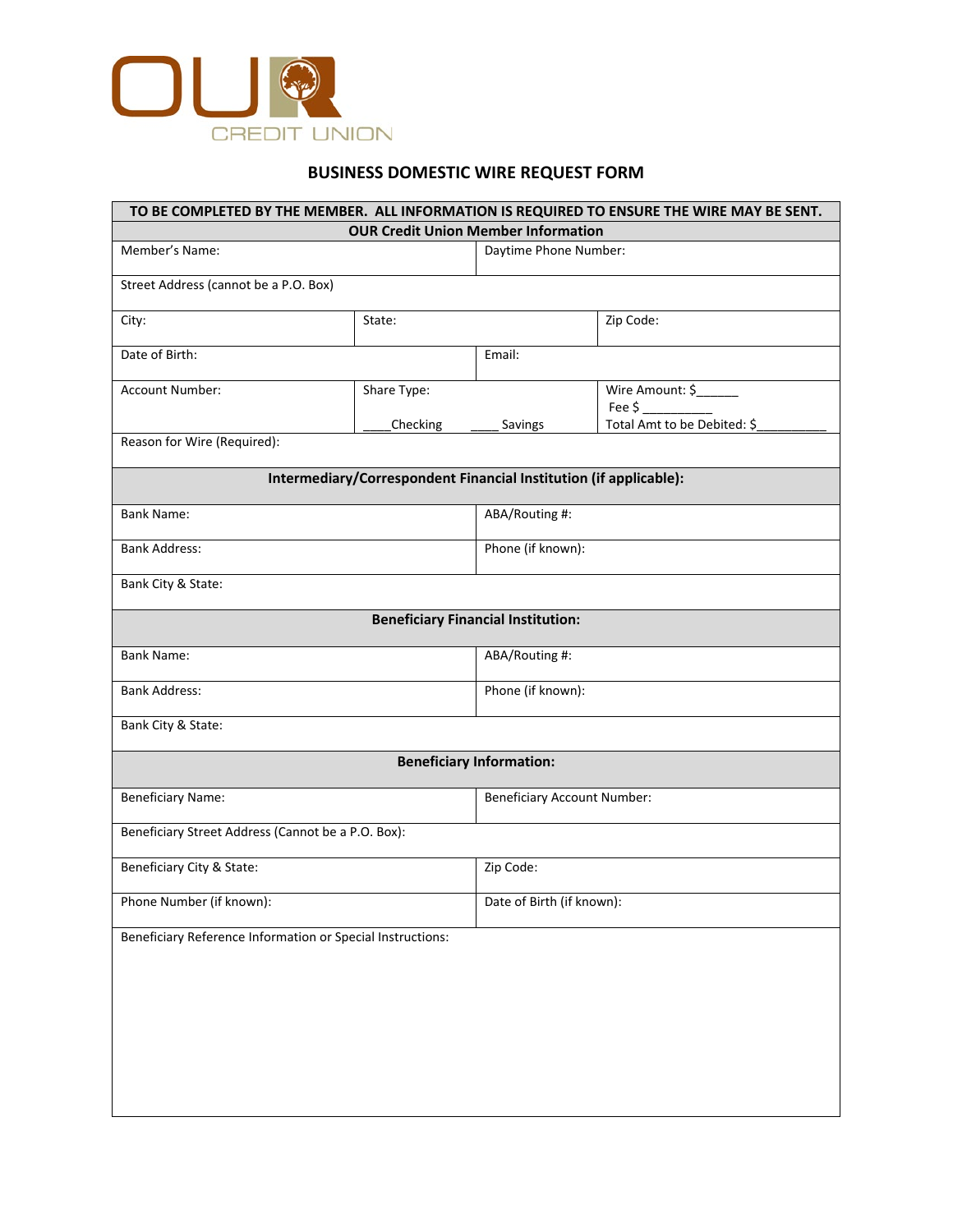

## **PLEASE READ THE ACCOMPANYING BUSINESS WIRE TRANSFER AGREEMENT BEFORE SIGNING:**

I have read the OUR Credit Union Business Wire Transfer Agreement ("Agreement") , the terms of which Agreement are incorporated herein. I authorize OUR Credit Union to transfer funds by wire as indicated above, constituting my acceptance of the Agreement. I understand that my account will be debited for the amount of the wire and any applicable fees to be disclosed prior to sending. I understand that if I provide an incorrect account number or beneficiary institution identifier, I could lose the transfer amount. I agree to hold OUR Credit Union harmless if the funds are not received and credited due to incorrect or incomplete instructions or information.

| Signature                                                                                                                                                                                                |                                                        | Date             |  |  |
|----------------------------------------------------------------------------------------------------------------------------------------------------------------------------------------------------------|--------------------------------------------------------|------------------|--|--|
| Title:                                                                                                                                                                                                   |                                                        |                  |  |  |
|                                                                                                                                                                                                          | <b>MEMBER ACKNOWLEDGEMENT AND CERTIFICATION</b>        |                  |  |  |
| Initials<br>I understand that fraud and scams are an ever present concern with respect to wire transfers.                                                                                                |                                                        |                  |  |  |
| I have thoroughly investigated the transaction for which I am initiating this wire transfer request, and I am confident<br>of the legitimacy of the transaction.                                         |                                                        |                  |  |  |
| I am not relying upon OUR Credit Union to conduct any investigation or inquiry of any kind into the legitimacy or<br>advisability of proceeding with this wire transfer request.                         |                                                        |                  |  |  |
| I understand that OUR Credit Union's sole responsibility in this transaction is to transfer funds to the financial<br>institution and account number I have provided to the Credit Union.                |                                                        |                  |  |  |
| I understand that I will have no recourse against OUR Credit Union for the Credit Union's following of my written wire<br>transfer instructions and initiation of the wire transfer as I have requested. |                                                        |                  |  |  |
| In signing below, I certify that I have read and understood the foregoing representations and warranties, and I am<br>expressly authorizing the Credit Union to proceed with this wire transfer request. |                                                        |                  |  |  |
| Member Signature<br>Title: Title:                                                                                                                                                                        |                                                        | Date             |  |  |
| To Be Completed by FSRs, Tellers or Support Staff                                                                                                                                                        |                                                        |                  |  |  |
| Teller ID#<br>Initials:                                                                                                                                                                                  | Request Received (check one):                          | in person<br>fax |  |  |
| Type of Funds:<br>Funds on Deposit<br>Check. If a check, was a hold placed?<br>cash<br>Yes<br>No                                                                                                         |                                                        |                  |  |  |
| ID Information:                                                                                                                                                                                          |                                                        |                  |  |  |
| Phone Number & Address on Wire Form Verified to Episys?<br><b>Yes</b><br>No                                                                                                                              |                                                        |                  |  |  |
| To Be Completed by Accounting Department                                                                                                                                                                 |                                                        |                  |  |  |
| Received by Accounting Date & Time                                                                                                                                                                       | Verified History to Ensure Funds Are Available: Yes/No |                  |  |  |
| OFAC Completed By:                                                                                                                                                                                       | <b>OFAC Record Number:</b>                             |                  |  |  |
| Wire Originated By:                                                                                                                                                                                      | Wire Verified By:                                      |                  |  |  |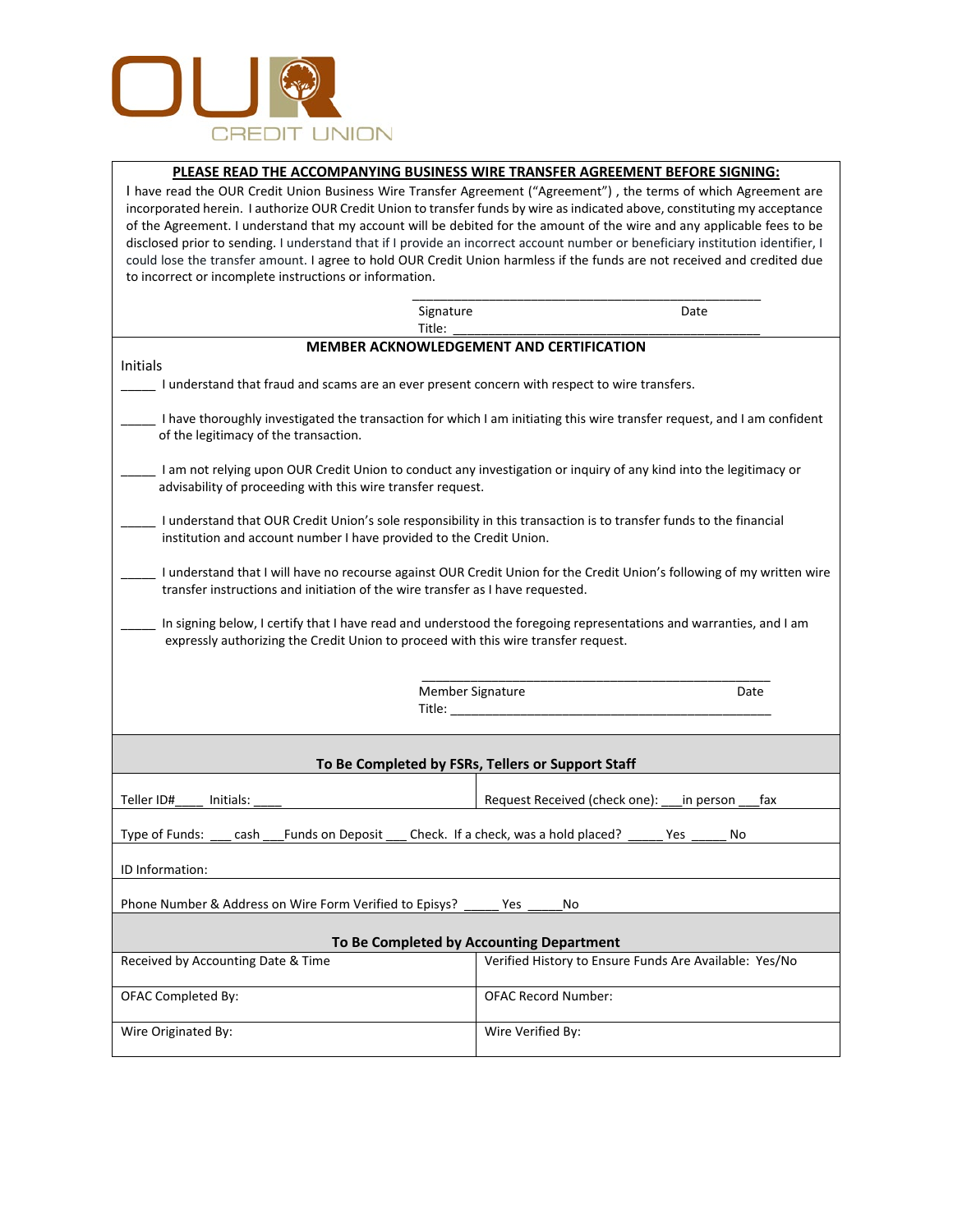

### **BUSINESS WIRE TRANSFER AGREEMENT**

This Business Member Wire Transfer Agreement ("Agreement") is made as of the date set forth on the last page of this Agreement (the "**Effective Date**"), by and between OUR Credit Union (the "Credit Union" or "us") and the undersigned Business Member ("Business Member" or "you"). This Agreement shall govern Business Member's use of the Credit Union's Wire Transfer Services. By using the Credit Union to send a wire transfer, Business Member agrees to all of the following terms and conditions.

**1. Wire Transfer Services**. Subject to the terms and conditions set forth in this Agreement, Business Member authorizes the Credit Union, and the Credit Union agrees to honor, execute and charge to Business Member's designated Credit Union account(s), requests made by Business Member in person or by facsimile, for the wire transfer of funds ("Wire Transfers").

#### **2. Authorized Representatives**.

2.1. Only individuals who are authorized signers on Business Member's account(s) shall have authority to initiate Wire Transfers. Authorized signers shall be referred to in this Agreement as "Authorized Representatives". Authorized Representatives shall have maintenance authority over Wire Transfers and will serve as the primary contact(s) for the Credit Union. Business Member authorizes the Credit Union to contact any Authorized Representative to confirm Wire Transfers. Business Member represents and warrants that the Authorized Representatives are authorized to give instructions to the Credit Union for Wire Transfers and matters related to Wire Transfers with respect to Business Member's Credit Union account(s). Business Member must provide the Credit Union with prompt written notice of any change in Authorized Representatives. Business Member agrees that the Credit Union shall be entitled to rely upon the authority of any Authorized Representative until such time as the Credit Union receives written notice from Business Member of the revocation of such authority.

2.2. By executing this Agreement, Business Member certifies that all necessary corporate/organizational actions have been executed by and between Business Member to authorize the Authorized Representatives to initiate Wire Transfer requests and instructions pursuant to this Agreement, and to authorize Business Member to enter into and be bound by the terms and conditions of this Agreement.

#### **3. Security Procedures**.

3.1 The Credit Union has established security procedures in connection with Wire Transfers ("Security Procedures"). The Security Procedures shall include, but not necessarily be limited to, the in-person presentment of a governmentissued photographic identification. Business Member agrees to supply Credit Union, upon request, any information the Credit Union may reasonably request including, but not limited to, further evidence of authority to consummate the Wire Transfer or perform other acts under the terms of this Agreement.

3.2. The Credit Union will reject any Wire Transfer request that cannot be verified as provided in this section, and will notify Business Member of the rejection personally where Business Member is present at the Credit Union at such time, or by telephone in all other cases. Business Member agrees that any Wire Transfer request, or request for amendment to or cancellation thereof that is made pursuant to the Security Procedures set forth this this Section shall be conclusively deemed the Business Member's instruction, whether or not Business Member has authorized same, and Business Member shall be required to pay Credit Union, and the Credit Union is authorized to charge Business Member's account, for any such Wire Transfer made pursuant to the Security Procedures set forth in this Section.

3.3. Business Member shall adequately supervise its Authorized Representatives in connection with Wire Transfers and shall implement and maintain at all times adequate safeguards to prevent unauthorized Wire Transfers from being made on its behalf. The Credit Union reserves the right to change the Security Procedures as it deems necessary in its sole and absolute discretion.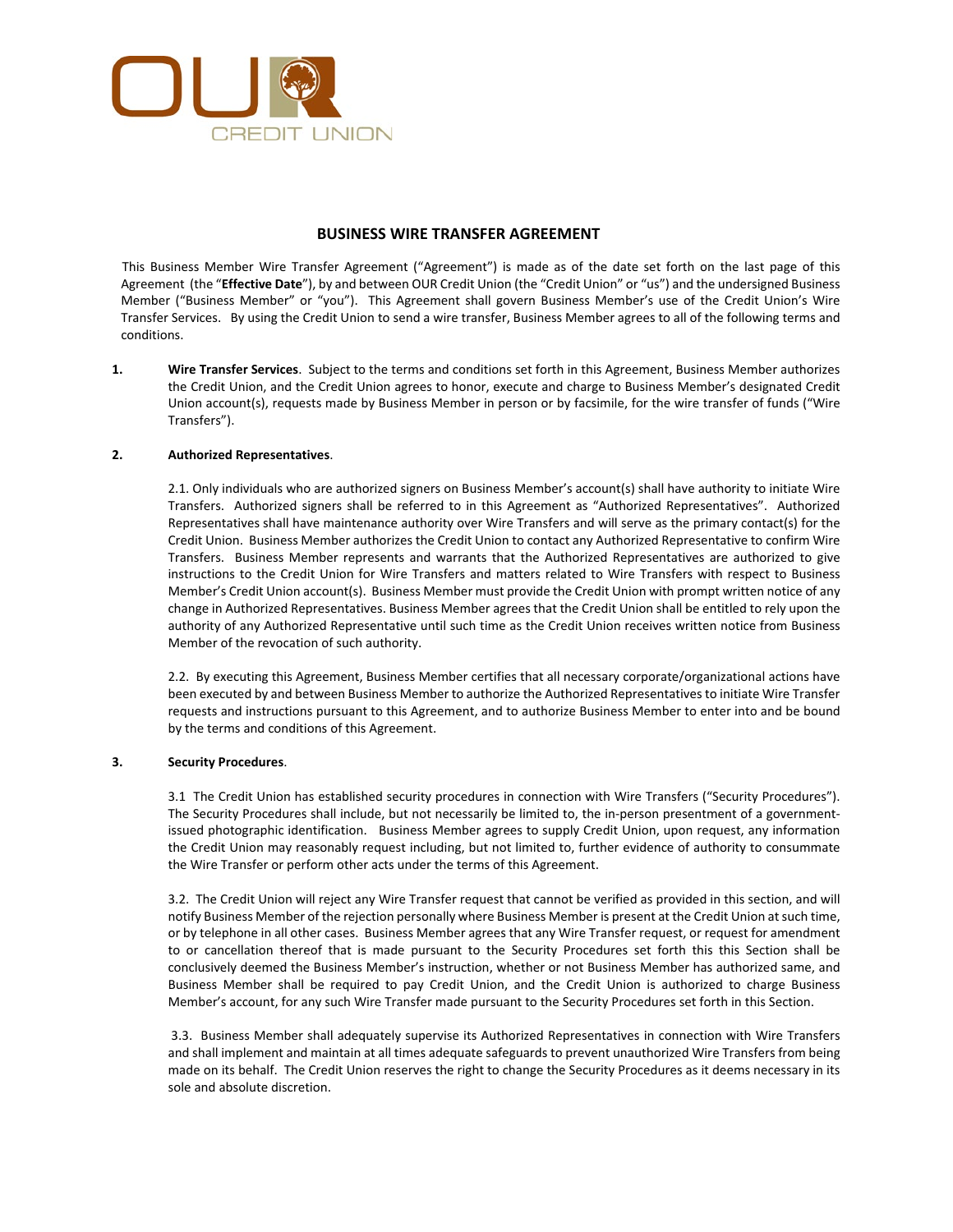

3.4 Except where otherwise required by law, Business Member bears the risk of loss where Wire Transfer instructions are unauthorized or otherwise fraudulent as the direct or indirect action of a person Business Member entrusted at any time with duties to act for Business Member with respect to any Wire Transfer Instructions or applicable Security Procedures, or who obtained information facilitating a breach of the Security Procedures, regardless of how the information was obtained or whether Business Member was at fault.

**4. Adequacy of Security Procedures**. Business Member acknowledges that the Security Procedures set forth in this Agreement, and as otherwise implemented by the Credit Union from time to time, will not detect errors in the transmission or content of the Wire Transfer instructions. Business Member acknowledges and agrees that it will strictly adhere to the Security Procedures as set forth in this Agreement, and as otherwise implemented by the Credit Union from time to time. Business Member further acknowledges and agrees that the Security Procedures set forth in this Agreement, and as otherwise implemented by the Credit Union from time to time, are commercially reasonable, and Business Member shall be bound by any Wire Transfer instructions issued in Business Member's name and accepted by the Credit Union in good faith and in compliance with the Security Procedures set forth herein and as may otherwise be implemented by the Credit Union from time to time.

#### **5. Wire Transfer Instructions**.

5.1. Business Member acknowledges and agrees that it is responsible for ensuring that its Wire Transfer instructions are accurate, clear and correct. Business Member agrees that it shall be solely responsible for the discovery and identification of any errors contained within the Wire Transfer instructions and will advise the Credit Union of any such error. Business Member further acknowledges and agrees that the Credit Union is under no obligation to detect errors, inconsistencies or conflicts in any Wire Transfer instructions. Except where otherwise required by law, Business Member bears the risk of loss where Wire Transfer instructions are ambiguous, inconsistent, unclear or incomplete.

5.2 Business Member acknowledges and agrees that if the Wire Transfer instructions identify the beneficiary by name and account number or some other identification number, such as a taxpayer identification number or driver's license number, the Credit Union may transfer funds to the beneficiary in reliance on the number provided to the Credit Union, even if the number identifies a beneficiary different from the one name in the Wire Transfer instructions. Business Member further agrees the Credit Union will not be liable for losses resulting from the beneficiary's financial institution paying the wrong person, even if the beneficiary's financial institution knew or should have known that the number and name referred to different persons. The Credit Union will not be liable if the beneficiary's financial institution does not accept the Wire Transfer or accepts it and then places the funds in a suspense or holding account due to the discrepancy and/or accepting and posting any Wire Transfer to an incorrect account, whether based on Business Member's instructions or for any other reason not directly attributable to the Credit Union's material breach of this Agreement.

5.3. In the event Business Member discovers an error in its Wire Transfer instructions, it must notify the Credit Union immediately. Unless otherwise required by law, Wire Transfer instructions are irrevocable and may be cancelled after issuance only with the Credit Union's prior written consent. The Credit Union will make reasonable attempts to correct any errors of which it is notified if such notification is made at a time and in a manner that gives the Credit Union a reasonable opportunity to act on the request before it carries out the Wire Transfer instruction, however, unless applicable law requires otherwise, the Credit Union will not be liable for any losses caused by errors or inaccuracies in Business Member's Wire Transfer instructions. The Credit Union reserves the right to decline to act upon any Wire Transfer instructions it believes are ambiguous, unclear, incomplete, unauthorized, fraudulent, or which the Credit Union believes fail to conform to the Wire Transfer service it offers.

#### **6. Credit Union's Right to Reject Wire Transfer Instructions and/or Terminate Wire Transfer Services**.

6.1. Business Member acknowledges and agrees that the Credit Union has the right, in its sole and absolute discretion, to reject any Wire Transfer instructions, to set limits on the amounts Business Member may wire, to impose conditions that must be satisfied before Credit Union will accept Wire Transfer instructions, to delay or suspend or cancel any Wire Transfer Instructions, and to refuse to provide Wire Transfer services on behalf of Business Member if:

(a) if Business Member fails to comply with Security Procedures or other Credit Union procedures;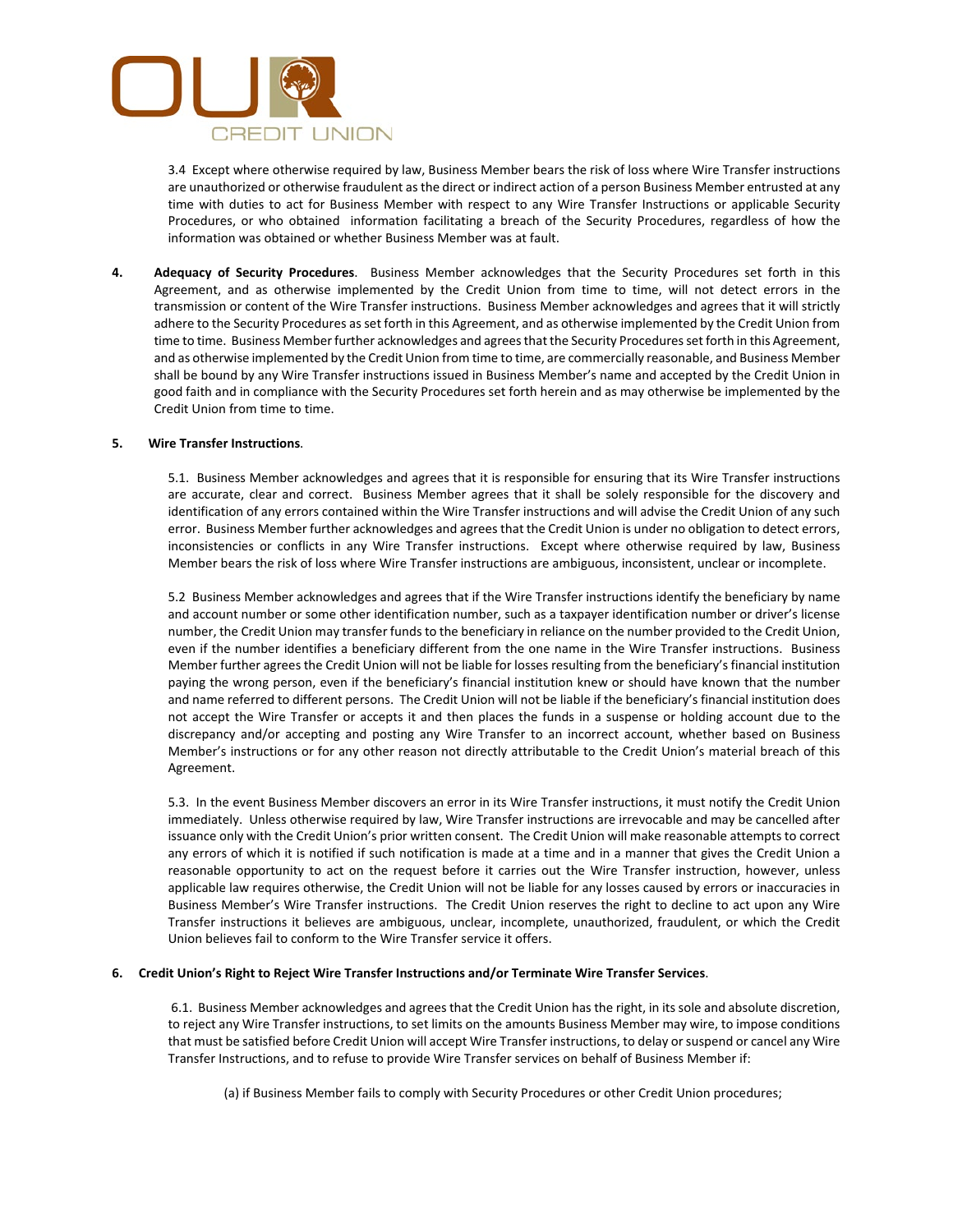

(b) if Business Member is in default under this Agreement or any other agreement with the Credit Union;

 (c) if Business Member's account does not contain sufficient available funds for the Wire Transfer, or if Business Member's account is frozen or unavailable for any reason whatsoever;

 (d) if necessary in order to comply with the terms and conditions of this Agreement or applicable law or regulation;

 (e) if to carry out any Wire Transfer instruction would be unlawful, illegal or in contravention of the requirements of funds transfer system rule, regulatory or governmental authority or third-party service provider, or impose excessive cost or expense on the Credit Union;

 (f) if Business Member is insolvent, in liquidation, bankruptcy or receivership or otherwise unable to pay debts as they become due;

(g) if the Credit Union is prevented by an event or circumstances outside of its control; or

 (h) if the Credit Union is unwilling or unable to provide Wire Transfer services to Business Member for any other reason.

6.2. If the Credit Union decides to impose conditions on, cancel, delay or suspend any Wire Instruction, or otherwise determined it will not provide Business Member with Wire Transfer services, the Credit Union will use reasonable efforts to notify Business Member of such determination.

- **7. Time of Wire Transfer Requests.** The Credit Union's Wire Transfer Department is open Monday through Friday (excluding holidays) between the hours of 9:00 a.m. and 5:00 p.m. Eastern Standard Time. Outgoing wire transfer requests received prior to 2:00 p.m. Eastern Standard Time (as observed in Flint, Michigan) will be processed on the same business day, if funds are available and Security Procedures (described below) are successfully completed. The Credit Union may, in its sole discretion, process Wire Transfer requests received after 3:00 p.m. on the same business day or the Credit Union may process such requests on the next business day. Incoming wire transfers received prior to 4:00 p.m. will be processed on the same business day.
- **8. Sufficient Funds**. The Credit Union shall not be required to honor Wire Transfer instructions, unless Business Member has sufficient available funds in its account to cover the amount of the Wire Transfer and service fees to be charged in connection with the Wire Transfer.

#### **9. Cancellation of Wire Transfer Instructions**.

9.1 Business Member may ask the Credit Union to cancel any Wire Transfer and Credit Union will use reasonable efforts to comply with such request, provided the request is made at a time and in a manner that gives the Credit Union a reasonable opportunity to act on the request before it makes the Wire Transfer as Business Member originally requested. Unless otherwise required by law, Business Member acknowledges and agrees that Credit Union shall not be responsible and will have no liability for any loss resulting from any delay in handling any such request, or for Credit Union's inability for any reason to cancel any Wire Transfer request.

9.2 If Business Member asks the Credit Union to recover funds that the Credit Union has already transferred in accordance with Wire Transfer instructions, the Credit Union may do so in its sole discretion, however the Credit Union shall be under no obligation to seek recovery of funds. If the Credit Union agrees to attempt to recover funds, it will take such action as it deems reasonable under the circumstances, however in no event will Credit Union be deemed to have guaranteed or otherwise assured the recovery of any funds transferred, nor to have accepted responsibility for any amount transferred before Credit Union received and had time to act upon the request to cancel the Wire Transfer.

**10. Recurring Wire Transfers**. Recurring Wire Transfers are Wire Transfers initiated on a scheduled basis as instructed by the Business Member. Recurring Wire Transfer authorizations shall continue and remain in full force and effect until Credit Union has received written notice from Business Member revoking such recurring Wire Transfers in a form acceptable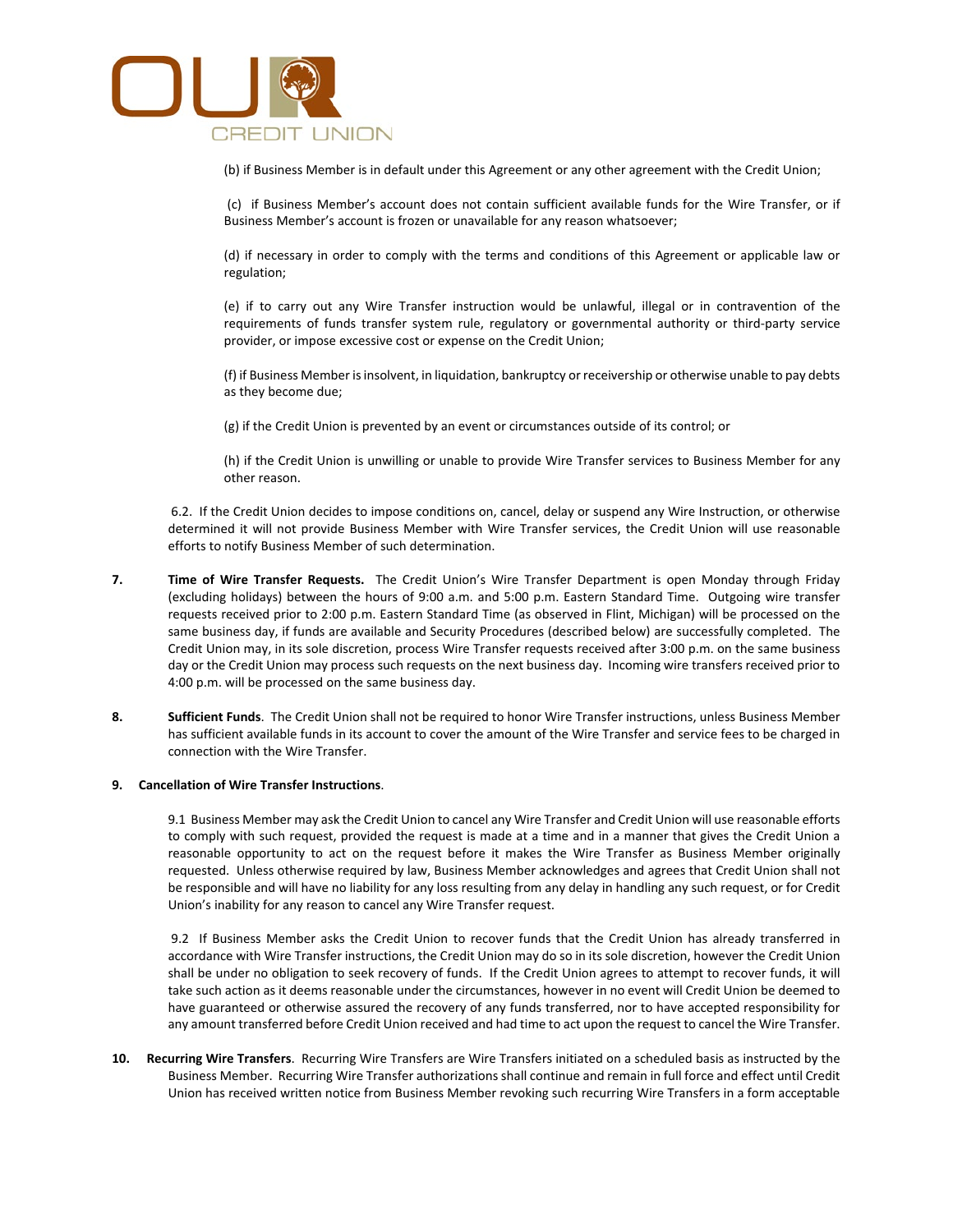

to Credit Union, and in a time and manner sufficient to provide Credit Union with a reasonable opportunity to act upon it.

#### **11. International Transfers.**

11.1 Wire transfers may be either domestic or international, provided, however, international wire transfers may not be sent through or into any country in violation of U.S. Laws.

11.2 Domestic wire transfers will settle only in U.S. Dollars. International wires may be in a foreign currency if accepted at our discretion. Business Member will be responsible to ensure that the proper foreign currency is available and may be obtained through the Credit Union.

11.3 If Business Member elects to initiate an international wire transfer in U.S. Dollars, Business Member acknowledges and agrees that the receiving financial institution may elect to pay the beneficiary in foreign currency at an exchange rate determined by the receiving financial institution. Business Member agrees to pay the Credit Union any costs and expenses of foreign currency conversion at the Credit Union's then-prevailing rates, terms and conditions.

11.4 With respect to any transfer to a beneficiary in a foreign country, Business Member consents to conversion of the funds into foreign currency by the Credit Union, any correspondent bank or intermediary bank, the beneficiary's bank, or any other third party reasonably involved in the completion of the transfer, at conversion rates generally applied by that converting party. The Credit Union may, in its discretion, execute the transfer request in the currency of the country of the beneficiary's financial institution at either the Credit Union's buying rate of exchange for U.S. dollar transfers or the exchange rate of the beneficiary's institution. If the transfer is returned for any reason, Business Member agrees to accept the refund in U.S. dollars in the amount of the foreign money credit, based on the current buying rate on the date of the refund, less any charges and expenses incurred by the Credit Union.

11.5 Business Member agrees that it will bear all risk of loss due to fluctuation in exchange rates. Business Member agrees to pay the Credit Union any costs and expenses of foreign currency conversion at the Credit Union's thenprevailing rates, terms and conditions.

11.6 International wire transfers are subject to any and all applicable regulations and restrictions of U.S. and foreign governments relating to foreign exchange transactions. The Credit Union has no obligation to accept any international Wire Transfer requests directed to or through persons, entities or countries restricted by government regulation or prior Credit Union experience with particular countries. Except as may otherwise be required by law, Business Member agrees to release and hold the Credit Union harmless from any loss or liability which Business Member may incur after the Credit Union has executed the international Wire Transfer, including, but not limited to, any loss due to failure of a foreign financial institution or intermediary to deliver funds to a beneficiary, or errors, delays or defaults in the transfer of any messages in connection with an international Wire Transfer by any means of transmission.

- **12. Release and Indemnification of Credit Union**. Business Member agrees to release, indemnify and hold harmless Credit Union, its directors, officers, employees and agents ("Credit Union Indemnitees") from any and all claims, causes of action, damages, demands, judgments and expenses (including attorneys' fees), liabilities and other losses of any kind incurred by or asserted against the Credit Union Indemnitees in any way resulting from, relating to or arising out of the Wire Transfer services provided by Credit Union, the provision of invalid or inaccurate data or instructions by Business Member, its directors, officers, employees, agents or anyone else acting on Business Member's behalf, or any acts or omissions of Business Member or any third party or otherwise, except to the extent that such claims or losses are the direct result of the Credit Union's gross negligence and/or willful misconduct. Business Member acknowledges and agrees that this Section shall survive the termination of this Agreement.
- **13. Limitation of Liability.** Business Member agrees that Credit Union, in dealing with an Authorized Representative of Business Member following applicable Security Procedures, shall be entitled to accept and rely on any representation of such Authorized Representative. THE CREDIT UNION SHALL BE UNDER NO OBLIGATION TO MAKE ANY INQUIRIES IN ORDER TO VERIFY OR CONFIRM ANY SUCH REPRESENTATION OR TO ASSURE THAT ANY FUNDS OF BUSINESS MEMBER ARE IN FACT APPLIED OR USED FOR THE PURPOSES SO REPRESENTED OR FOR ANY OTHER PROPER PURPOSE. THE CREDIT UNION SHALL IN NO EVENT BE RESPONSIBLE OR HELD LIABLE FOR ANY MISAPPLICATION OR MISUSE OF ANY FUNDS OR OTHER PROPERTY OF THE BUSINESS MEMBER TRANSFERRED OR DISPOSED OF PURSUANT TO ANY AUTHORITY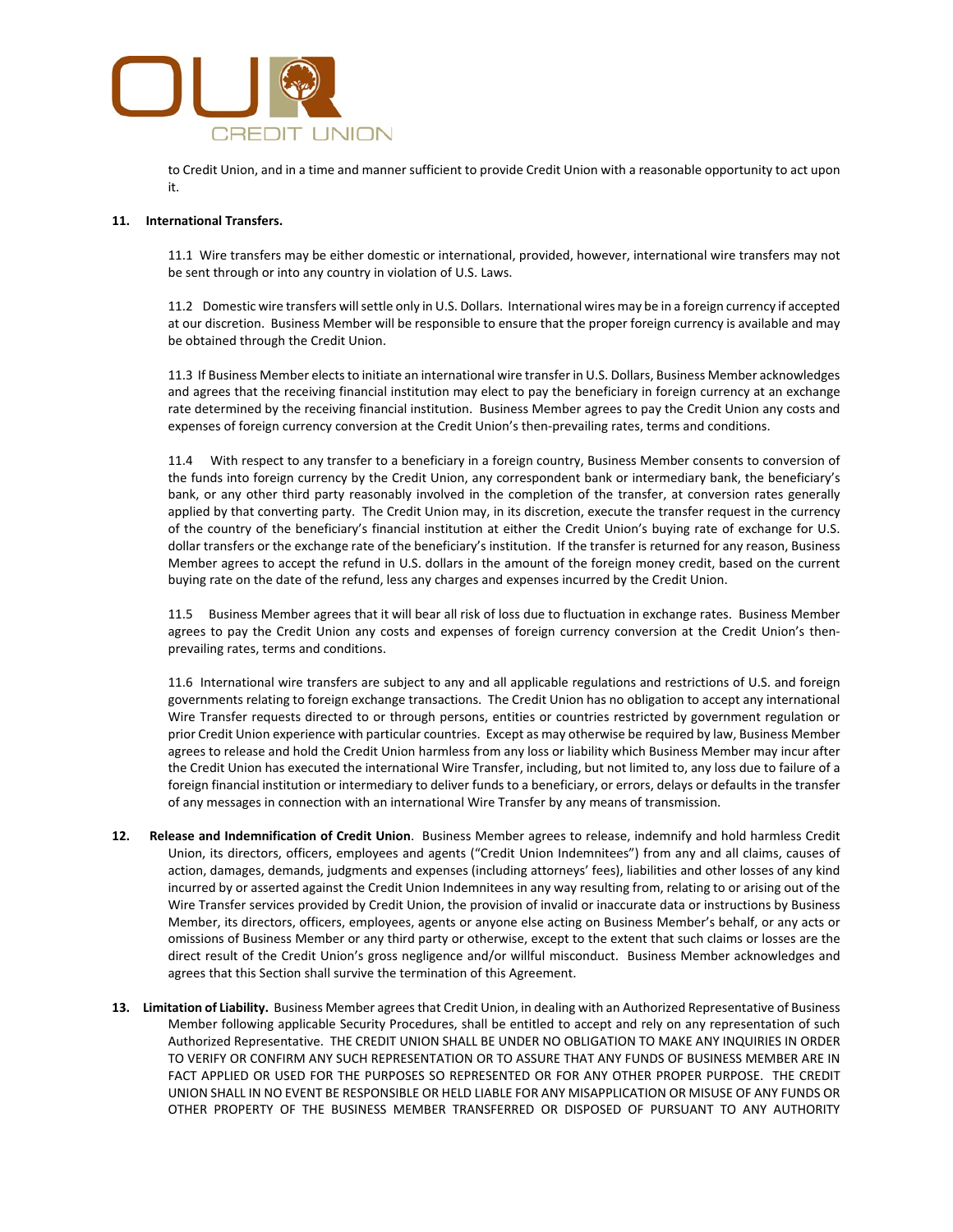

GRANTED HEREIN. IN NO EVENT WILL CREDIT UNION BE LIABLE FOR ANY INDIRECT, SPECIAL, CONSEQUENTIAL OR EXEMPLARY DAMAGES, INCLUDING, BUT NOT LIMITED TO, LOSS OF ANTICIPATED PROFITS OR OTHER ECONOMIC LOSS IN CONNECTION WITH OR ARISING OUT OF THE PERFORMANCE OR FAILURE OF PERFORMANCE OF WIRE TRANSFER SERVICES HEREUNDER, NOR SHALL THE CREDIT UNION BE LIABLE FOR THE INSOLVENCY, NEGLECT, MISCONDUCT, MISTAKE OR DEFAULT OF ANOTHER FINANCIAL INSTITUTION OR PERSON INITIATING OR COMPLETING WIRE TRANSFER TRANSACTIONS.

- **14. Fees and Charges**. The Credit Union may charge Business Member's account(s) Wire Transfer fees in accordance with its Fee Schedule and may reimburse itself by debits to Business Member's account(s) for any direct charges incurred by Credit Union in connection with Wire Transfers, including, but not limited to, charges from third parties, transmission charges, transfer fees, international wire transfer charges, and other similar charges. The Credit Union specifically reserves the right to change the fees set forth on its Fee Schedule from time to time.
- **15. Compliance with Laws**. By using Wire Transfer services, Business Member represents and warrants that it is authorized under U.S. federal, state and local laws to conduct financial transactions with Credit Union, and Business Member is not subject to sanctions by the Office of Foreign Assets Control (OFAC). In accordance with OFAC rules, the Credit Union reserves the right to check the names of current and new members against the OFAC database, and block and/or reject transactions until the Credit Union is satisfied that Business Member, or any of Business Member's beneficiaries, beneficial owners, collateral owners, guarantors, co-signers and/or receiving parties are not subject to OFAC sanctions. Business Member represents and warrants it will promptly notify the Credit Union if Business Member or any of its beneficiaries, beneficial owners, collateral owners, guarantors, co-signers and/or receiving parties has been, are now or ever become subject of OFAC sanctions.
- **16. Notices**. Any notice Business Member and/or Credit Union is required or permitted to give under this Agreement shall be in writing, sent via email to the following addresses:

If to Credit Union, to 3070 Normandy Rd, Royal Oak, MI 48073

If to Business Member, to Business Member's mailing address as shown on the Credit Union's records

Business Member understands and agrees that it has the responsibility to inform the Credit Union of any change to its mailing address and/or other contact details. Undeliverable mail attempts may cause the Credit Union to suspend Business Member's ability to initiate Wire Transfers until such time as a valid mailing address is provided. The Credit Union is not liable for any third-party incurred fees, other legal liability or any other issues or liabilities arising from notifications sent to an invalid mailing address provided by Business Member.

- **17. Force Majeure**. The Credit Union shall not be liable for failure to perform, delays or errors that occur by reason of acts of civil or banking authorities, national emergencies, labor difficulties, acts of God, insurrection, war, power supply failure, malfunctions or unavoidable difficulties with the Credit Union's Wire Transfer equipment, delays, or failure to act by any carrier and/or agent Credit Union may use to perform Wire Transfer services or any other cause of condition beyond the Credit Union's control.
- **18. Termination**. This Agreement may be terminated by either party by written notice, which notice shall specify the date of such termination. The Credit Union may terminate this Agreement immediately if it has reasonable cause to believe Business Member or any of its Authorized Representatives is committing or attempting to commit an illegal or otherwise improper act, or for any of the reasons set forth in Section 6 of this Agreement. Termination of this Agreement for any reason shall not affect the rights of obligations of either party accruing prior to the effective date of termination. All representations, warranties and obligations of Business Member shall survive any termination of this Agreement.
- **19. Governing Law; Arbitration**. This Agreement shall be governed by the laws and regulations of the state of Michigan, including Article 4A of the Uniform Commercial Code, as adopted in Michigan. In all cases, this Agreement shall be governed by the laws and regulations of the United States. All Wire Transfer instructions issued to Credit Union shall be subject to the rules and regulations of any funds transfer system used by the Credit Union, and where applicable, Regulation J. Except where otherwise prohibited by law. **t**his Agreement is subject to the Resolution of Disputes by Arbitration provision found in your Agreements and Disclosures, which are incorporated herein by reference. Except